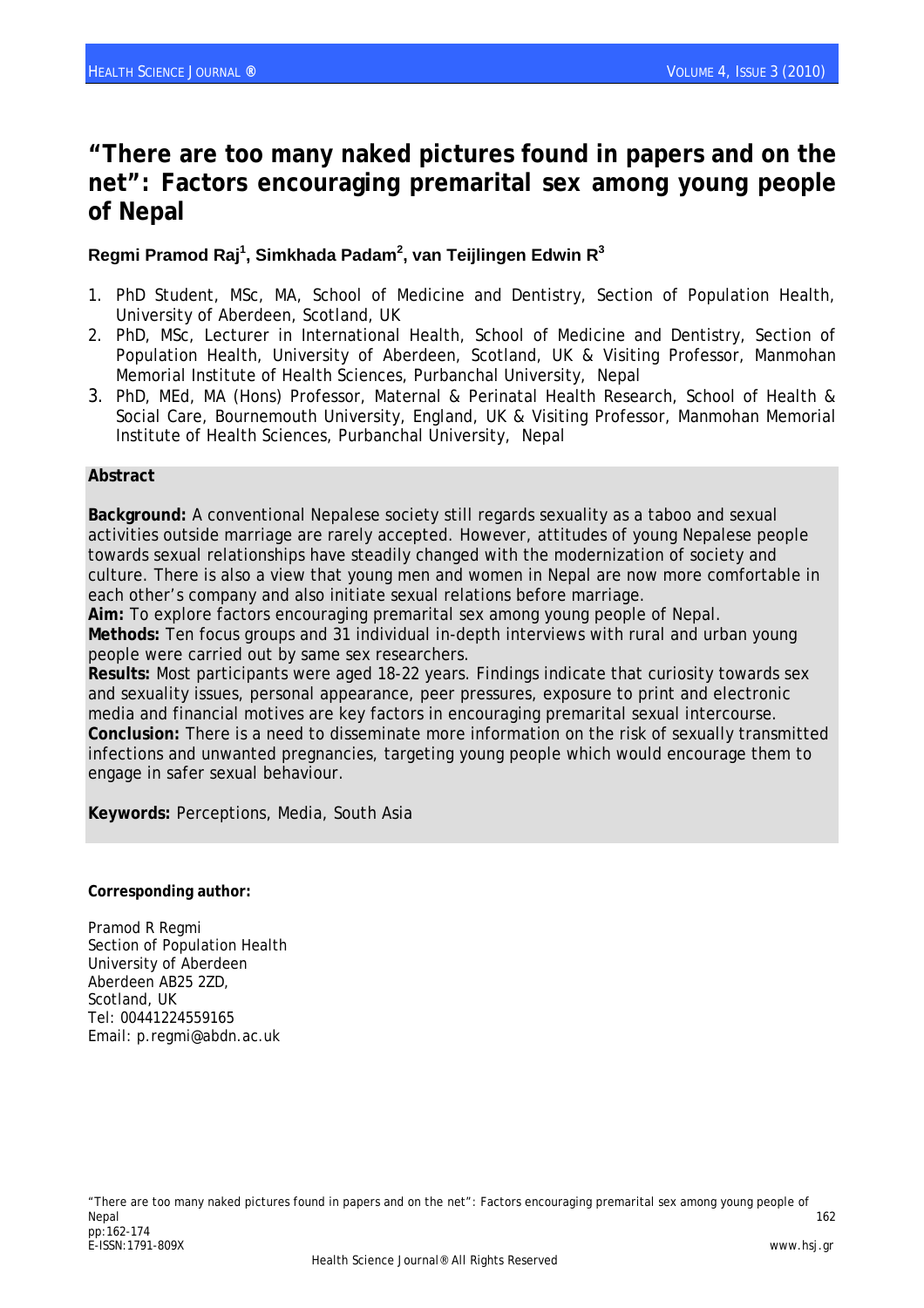## **Background**

esearch activities aimed at investigating sexual behaviour and **Lassessing interventions to improve** Sexual health have increased globally in the sexual health have increased globally in recent decades<sup>1</sup>. Indeed, with the advent of the HIV (Human Immunodeficiency Virus) epidemic, sex and sexuality issues have become a major public health concern which, in turn, generated the need for studies which identify people's attitudes, beliefs and behaviour towards sexual and reproductive  $health<sup>2</sup>$ . However, there is very limited literature in the field of young people's sexual health in Nepal, which is not surprising for a society where talking about sexual matters is still taboo<sup>3,4</sup>. Although there are a few studies<sup>5-7</sup> which provide indepth views on sexual behaviour among Nepalese young people, most studies have focused particularly on knowledge, attitude and belief towards sex and sexuality<sup>4,8-10</sup>. Studies and interventions on young Nepalese people's sexual behaviour have also focused overwhelmingly on those attending school and/or college $8,11,12$ 

It is generally accepted that sexual activity can have both positive and negative outcomes for people of any age<sup>13</sup>. There is evidence that Sexually Transmitted Infections (STIs) and unwanted pregnancies are high among people who initiate sexual activity earlier<sup>14,15</sup>. Perhaps it can be argued that they often engage in risky sexual behaviour. Although there was once a general (mis)-perception that unmarried adolescents rarely engaged in sexual relationships<sup>16</sup>, it is now widely acknowledged that adolescence is a key period of sexual exploration and development $6.17$ . The literature also suggests that an increasing proportion of unmarried young people are sexually

active $^{7,18}$ . Therefore, many health care providers, researchers and policy makers have shown substantial interest in understanding why young people initiate sexual intercourse progressively at early age<sup>19</sup>. In Nepal, the Ministry of Health has also promoted abstinence and delay of sexual activity as one of the strategies for young people to reduce the risk of STIs and  $HIV^{20}$ .

Limited published literature suggests that the Nepalese culture still perceives sexuality as taboo and does not excuse sexual activities outside marriage<sup>4</sup> and pregnancy outside marriage is catastrophic<sup>21</sup>. However, attitudes of the young generation towards sexual relationships has steadily changed with the modernisation of society and culture due to increased exposure to the global network of television, internet, movies and other means of information. Boys and girls in Nepal are also now more comfortable being around each other $^{22}$ , at a much earlier age and more frequently than in previous decades. Bott and colleagues $^{23}$  pointed out that many South Asian boys and girls spend more years in education and marry later. It may also create more opportunities for them to spend more time in intimate (sexual) relationships before marriage. Evidence suggests that a significant proportion of young people in Nepal engage in premarital sexual activities. For example, a previous study carried out in Nepal<sup>24</sup> reported that only 15% of young boys engaged in premarital sexual intercourse. Another study carried out among school-going adolescents reported that 10% of its sample had experienced premarital sex $^{25}$ . Similarly, a factory study conducted in Kathmandu showed that 35% of unmarried boys and 16% unmarried girls have experienced sex $^{26}$ . A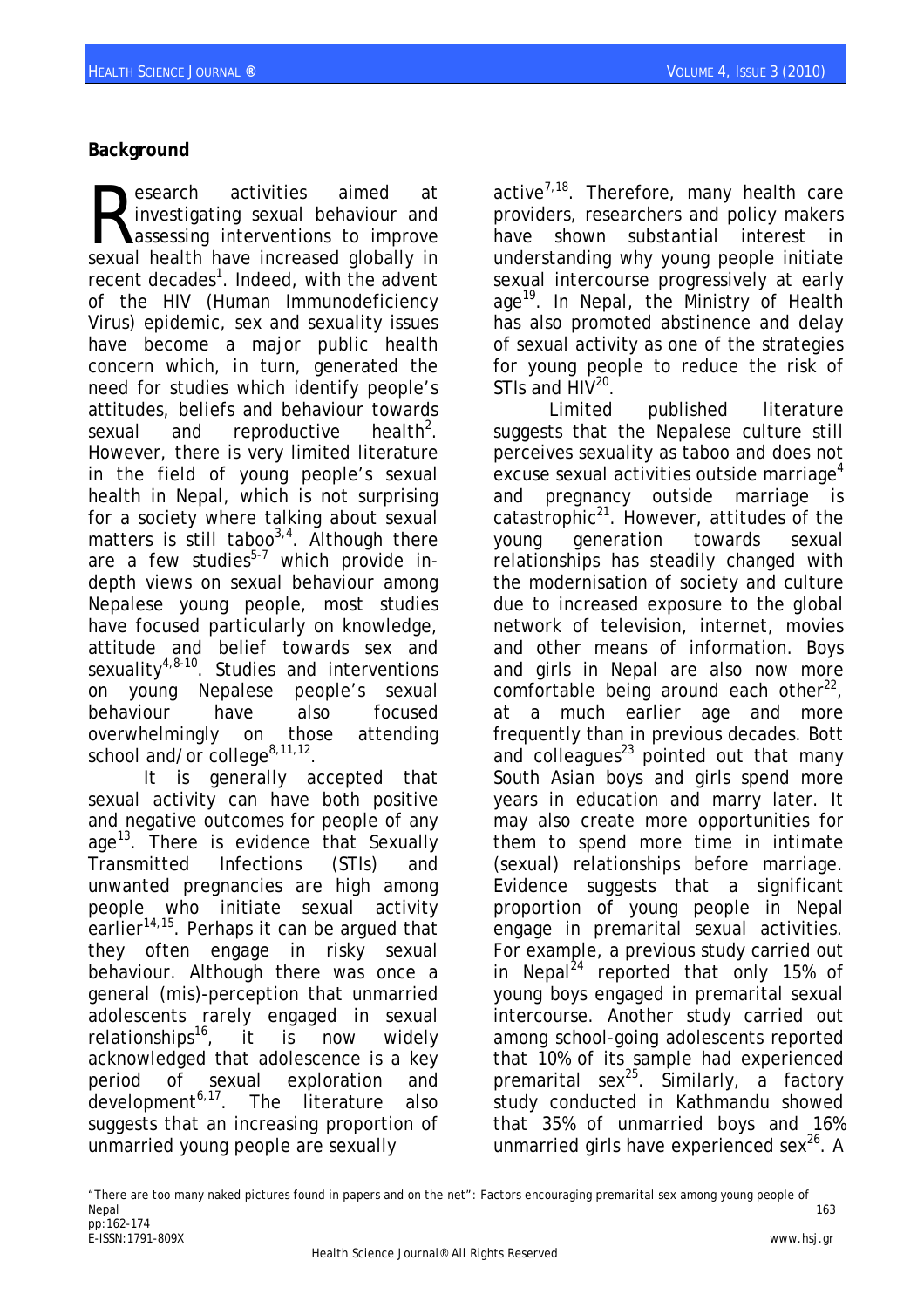recent study carried out among college students of Kathmandu has found that almost 40% of young men reported premarital sex<sup>7</sup>. These findings highlight that young people in Nepal start sexual activities at an early age and also suggest that this trend of prevalence of premarital sex among adolescent and young people have been increasing noticeably.

Previously, many factors such as peer pressure<sup>19</sup>, increasing socioeconomic  $problem<sup>27</sup>$  and delayed marriage $^{23}$  have been reported as direct or indirect factors for encouraging premarital sexual activity among young people in other geographical settings. Most previous studies in Nepal have focused on the prevalence of premarital sex and have ignored those factors encouraging premarital sexual behaviour among young people. This qualitative study attempts to explore the encouraging factors for premarital sex among Nepalese young people.

This paper uses the terms young women and girls as well as young men and boys interchangeably. We are aware there is a difference between the terms, but this is the way the young people in our studies used them.

### **Methods**

Sensitive sexual issues are best studied using qualitative methods<sup>28</sup>. Such approaches have been widely used in studies of sexuality and sexual behaviour in Nepal and elsewhere. This qualitative study consisted of ten focus groups and 31 individual in-depth interviews conducted with young people in Nepal. Most of the focus groups and in-depth interview participants were aged between 18 and 22 years. Participants were selected purposively from major urban and rural districts of Kathmandu

and Chitwan. Four colleges and one youth club from Kathmandu and three colleges and two youth clubs from Chitwan district were selected. Both college-based and school drop-out focus groups were largely drawn from preexisting groups. In Nepal, it is not acceptable to conduct interviews about sexual issues with an opposite sex interviewer. Hence, same sex researchers conducted FGDs and in-depth interviews. A focus group schedule or questioning route approach<sup>29</sup> was developed in Nepali, and an interview topic guide for the semi-structured indepth interviews. All FGDs and interviews were also conducted in Nepali language in a comfortable environment to assure confidentiality. These were taperecorded and generally lasted between one and two hours. Tapes were transcribed verbatim and data was organised with the help of NVivo software. A thematic approach $30$  was used to analyse the data, that is, categories (or themes or codes) were developed from the data set. Relevant quotes are also provided in the text to illustrate these categories. Ethical approval was granted by the Nepal Health Research Council, and an informed consent was obtained from participants prior to the study.

### **Results**

# *Curiosity and pleasure*

Our study found that curiosity and pleasure were the most frequently reported encouraging factors for premarital sexual practices. Most boys and girls shared that young people want to experience everything, including sexual practise. Participants also commonly agreed that sex-play gives more pleasure than any other activity so

"There are too many naked pictures found in papers and on the net": Factors encouraging premarital sex among young people of Nepal 164 pp:162-174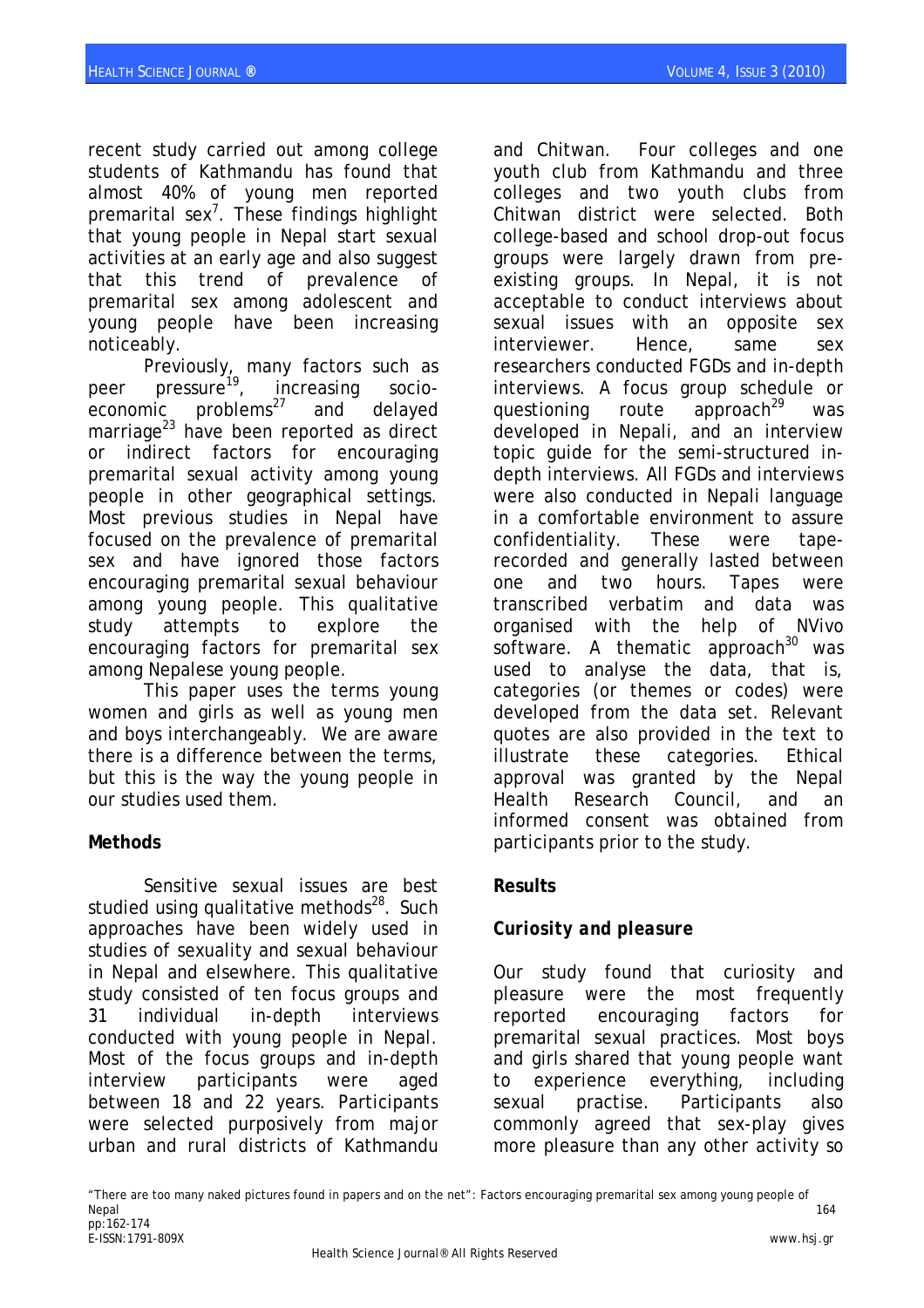young people are often involved in sex activities, for example:

> I think no other things give more pleasure than sex. We do that to get pleasure and fun (Focus Groups, Rural Males).

However, in a traditional society like Nepal, it was not just the boys who had such opinions, as this quote from a young woman illustrates:

We become very curious about sex at the age of 16-17. Some people may ignore it but some people want to feel it. It is also easy to do sex if you have boyfriend. Boys never say "No" if you request them for sex. I had my boyfriend so it became possible. We don't think broadly at that stage…we just think about fun and shortterm benefits (Urban Unmarried Female, 20).

Some participants believed that not being able to discuss sex with family and others in the community have made them more curious about sex and sexuality. They argued that society's strict attitudes towards sex actually encouraged them to learn more about sexual matters, for example:

> Our parents are very strict …When they do not allow us to do something then we start thinking like what happens if we do this and that? Sometime it makes us more curious and we attempt to do that. Sex is also similar thing (Focus Group, Male, School Dropouts).

# *Role of media and porn CDs*

Everybody agreed that young people had 'easy' access to sex and sexual health information, especially television and the internet; for example, participants made comments such as:

> You get all information about sex on internet … and we cannot easily ignore this material (Urban Unmarried Female, 23).

Similarly, print and electronic media such as glossy magazines, TV channels, movies, porn CDs and DVDs were also frequently reported as encouraging factors for premarital sex. Most boys had learned many sexual issues from magazines and journals, movies, radio and TV. Most of the participants agreed that the media's portrayal of sex and sexuality influenced young people, for example:

> We watch TV and films, read papers and listen to the radio. It is all about sex. We become emotional and attempt to do such things. There are too many naked pictures found in papers and on the net. It really affects us (Urban Unmarried Female, 20).

Others argued that young people might want to do what they see in the media, e.g.:

> Nowadays, both boys and girls use media, films and newspaper to pass their time. Boys and girls see blue films and want to do the same as what they see in film and newspapers. So they have premarital sex (Focus Group, Rural Females).

Urban participants concluded that the media provides 'sex education' and it encourages them to engage in sexual behaviours. The following example focuses on the internet: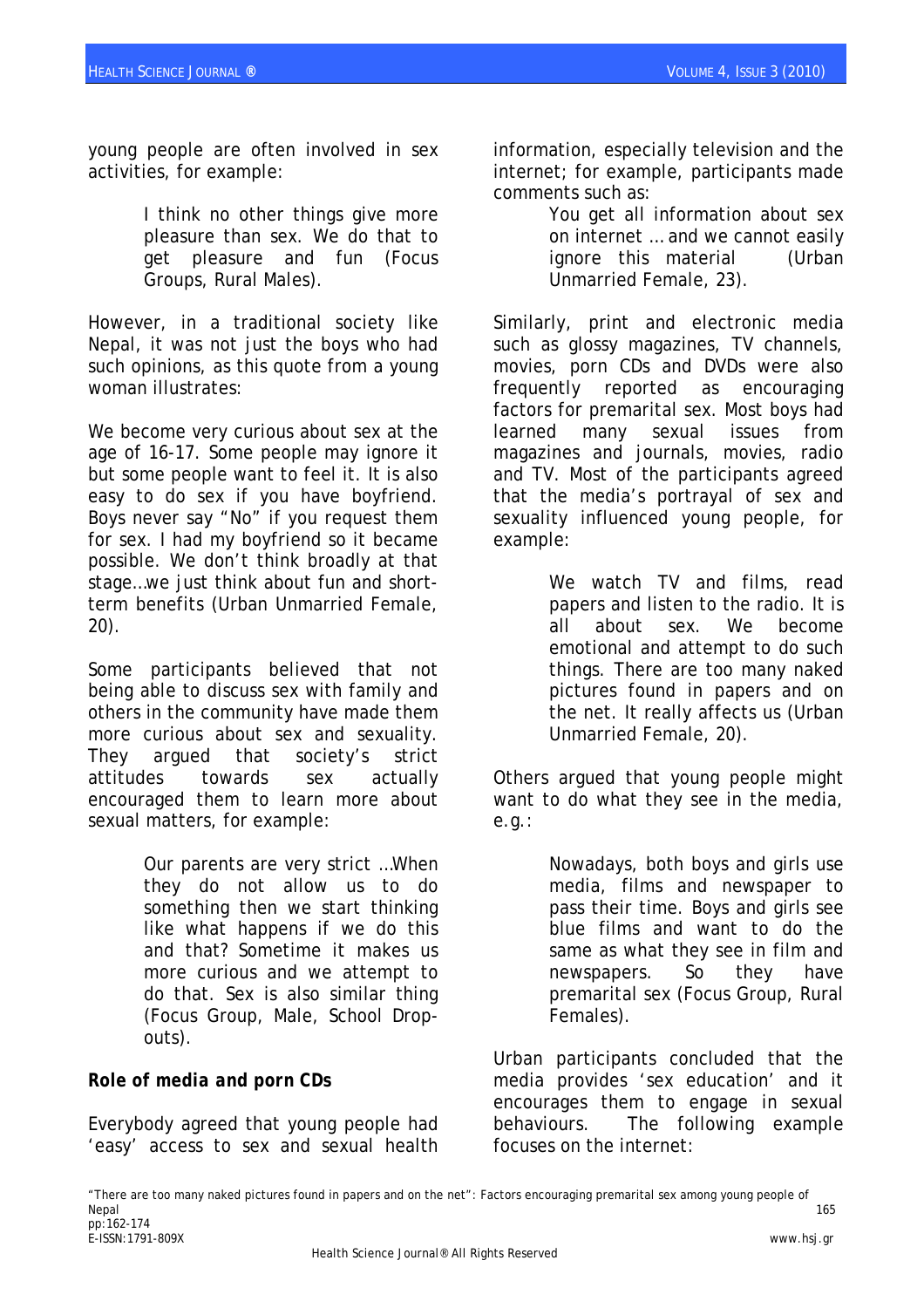We visit cyber café frequently…we don't only check our emails but also visit other sites. We even sometime watch porn videos. What I guess is that most young boys learn about sex thing from that. It also really encourages us to do that in real life (Rural Unmarried Male, 18).

### *Natural phenomenon*

Some participants suggested that sexual activity is a natural phenomenon and hence they argued that no one needs to learn about sex, it is spontaneous. The following quote makes an analogy with another natural habit, namely that of eating:

> We eat rice when we feel hungry. Sex is also like that. There is no reason behind it. It is a natural process. You know, all animal do sex. They learn themselves (Focus Group, Urban Males).

Participants also reported that the practice of delayed marriage also encourages unmarried young people to engage in premarital sexual intercourse as they cannot wait until their marriage.

> Main thing is the age…people marry at a higher age…so we cannot avoid sex as we all have such desires [laughs] (Focus Groups, Female, School Dropouts).

#### *Individual characteristics and appearance*

It was reported that individual characters such as physical fitness and beauty, talent and appearance also influence premarital sexual behaviour. For example, most boys reported that they like to perform sexual intercourse with the girls who are beautiful and fashionable. Some girls also agreed that if boys are looking handsome then it is difficult to ignore or refuse them, for example:

He was a nice guy so I could not deny for sex (Urban Unmarried Female, 18).

Participants commonly agreed that individual characteristics such as beauty and talent encourage them to initiate sexual relationships, for examples:

> Girls themselves also encourage us…for example, they wear short dresses…it stimulates us. When we see them, we only concentrate about how to persuade them for sex? (Focus Groups, Rural Males)

Get-up and make up also influence. If there is a very beautiful girl then we become very excited. If we see them in crowded places then we try to touch them [laughs] (Focus Groups, Urban Males).

Most participants also agreed that boys usually encourage or initiate sexual relations at first. Most of the boys and even some girls also shared that sexual opportunities should be taken when they occur. Similarly, boys and girls felt that if they trusted each other there is also a high chance of sexual relations.

> We had sexual relations before our marriage…as we both believed in each other so I also agreed… I did not hesitate to do that because I was so sure that he will never break our relationship. He never

<sup>&</sup>quot;There are too many naked pictures found in papers and on the net": Factors encouraging premarital sex among young people of Nepal 166 pp:162-174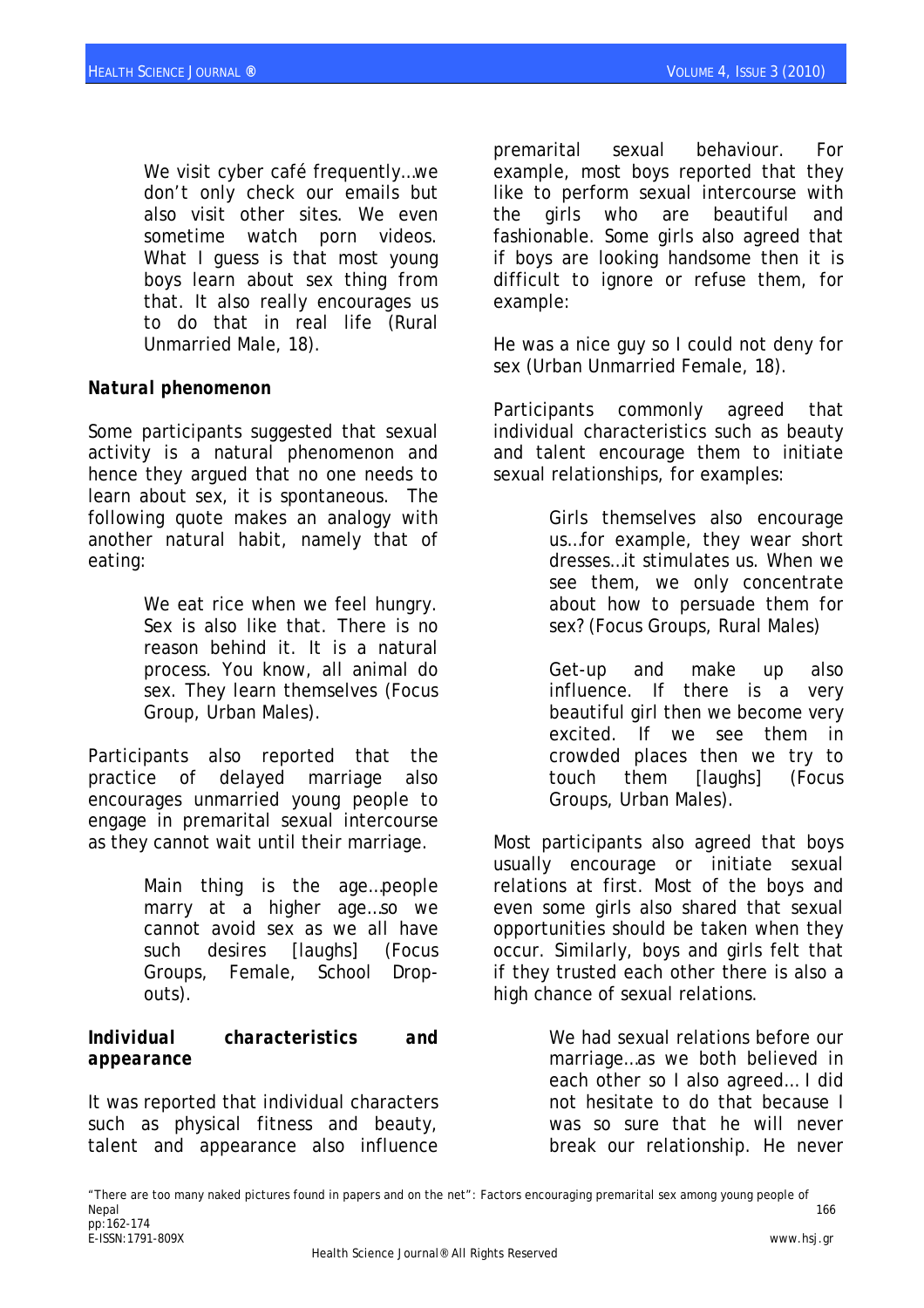pestered me (Urban Married Female, 24).

### *Money and gifts*

Some young people engage in premarital sexual behaviour for money and gifts. Both rural and urban participants shared that it is possible to engage in sex before marriage for economic reasons. Many rural and some urban girls reported that they have less power and that they can be financially restricted. They also revealed that boys often offer financial help and try to exploit them, particularly expecting sex in return.

> Some girls do it [sex] for money and some do it for fun... I remember that there was a married man who always asked me whether I need some supports from him. I knew his intention. If we anticipate some supports from men then they try to take something from us (Focus Groups, Urban Girls).

> When you receive something like money, gifts from your friend then it is difficult to ignore their request (Focus Group, Rural Girls).

Boys also thought that money can help to initiate sexual intercourse, for example:

> I tried to convince her for sex many times but she was never ready. When I offered some money indirectly then she agreed (Rural Unmarried Male, 18).

> We know that the reasons for sex is for pleasure... but girls are lucky enough as they get both pleasure and money (Focus Group, Urban Males).

# *Contraceptives and sex education*

Surprisingly, this study found that the availability of information and services about sexual matters and contraceptive methods might have encouraged young people to engage in premarital sex. Particularly availability and condoms and emergency contraceptives seem to encourage them to engage in sex..

> My friends always asked me to put condom on. He says that nothing will happen if I use condoms. So I never feel fear... I just grab the opportunities (Rural Unmarried Male, 18, School Drop-outs).

> We know about the emergency contraceptives. Even if you do unsafe sex, you can take that after the sexual intercourse. There is no point to worry about … no one knows whether you have done that [laughs]... I think these facilities also encourage us to do that (Focus Group, Urban Males)

They further argued that the reasons for not engaging in premarital sex are mainly due to the fear of HIV and pregnancies. However, participants suggested that better information about sexual and reproductive health issues and wider availability of condoms may have led them to engage in premarital sexual behaviour.

### *Peer supports and pressures*

Both boys and girls frequently reported that peer pressure is very important in young people's life. Boys argued that they mostly discuss sexual matters among friends. Girls also accepted that they are influenced by peers on sexual matters

<sup>&</sup>quot;There are too many naked pictures found in papers and on the net": Factors encouraging premarital sex among young people of Nepal 167 pp:162-174 E-ISSN:1791-809X www.hsj.gr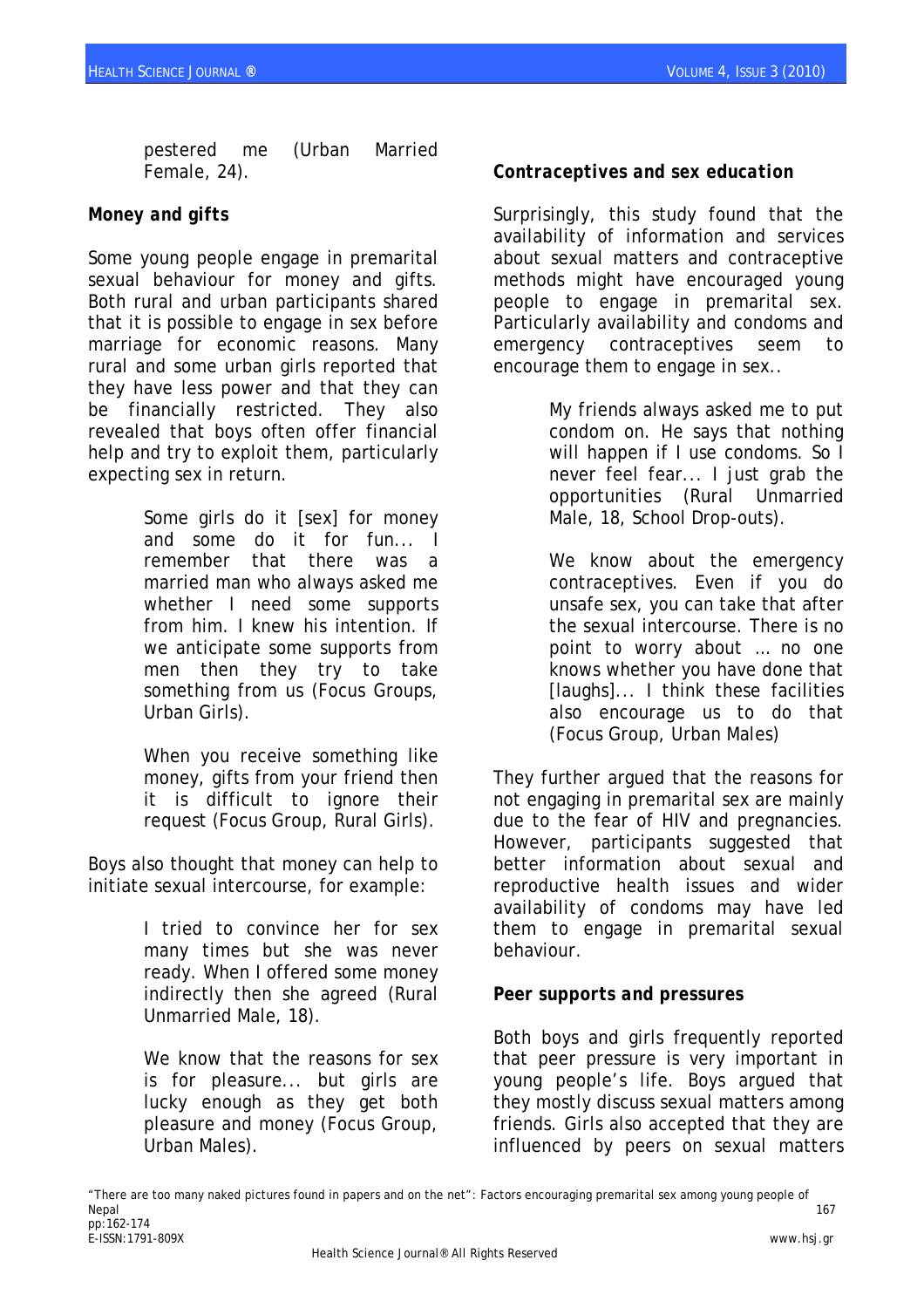and initially on starting relationships. This study revealed that most boys share their sexual experiences to their friends and on most occasions they exaggerate their activities and also encourage their friends to do the same.

> Our friends always share sexrelated experiences. They say like "I had sex with that girl" we really had fun and so on. ..When we hear such message, we feel that we are far behind and also want to do the same. All these activities are happening with the supports of friends (Rural Unmarried Male, 18, School Drop-out).

> If you and your partner ready for that [sex] then you don't need anyone's help…but in reality, it does not happen... You always get information and supports from your friends. My friend encouraged me a lot for that…I had not thought that previously (Focus Group, Rural Males).

However some girls reported that only some girls share their sexual experience with other. Some boys revealed that their friends mediate or even arrange for sexual acts. Both boys and girls accepted that there is a huge demonstration effect, as the following quote illustrates:

> Friends are one of the encouraging factors. If there are boys from foreign countries, they share their sexual experiences. We become very excited when we hear their experiences... After that we always want to complete that task [sex] (Rural Unmarried Male, 18).

## *Role of dating*

Most FGDs and in-depth interviews suggested that dating encourages (early) sexual practices. Though most participants shared that young people date to share love, some urban and rural participants agreed that unmarried young people date for sexual purposes. Most argued that whether or not sexual intercourse takes place is determined by location, reason for dating and the character of the partners. All participants agreed that there is a high chance of sexual acts occurring if people organise a date at a secluded and quiet place, such as the jungle, hotels and private rooms. Here are some examples:

> It all depends on where they go. If they go to a quiet place then there is a high chance of having sexual relations if there are only two people. Even if they are shy and feel afraid, they cross the limit. They may be so curious about that whenever they get the chance, they may act (Focus Group, Urban Females).

# *Strengthening love and threaten*

Some participants reported that boys and girls engage in premarital sex to strengthen their partnership. Most girls have a belief that they become ready to do anything to make their love succeed.

> When we are in love, we always think that we will be together forever... I am easily convinced when my boyfriend asks me for sex (Urban Unmarried Female, 21).

> Some give more priority for sex…one of my friends claimed that sex has made their love even

<sup>&</sup>quot;There are too many naked pictures found in papers and on the net": Factors encouraging premarital sex among young people of Nepal 168 pp:162-174 E-ISSN:1791-809X www.hsj.gr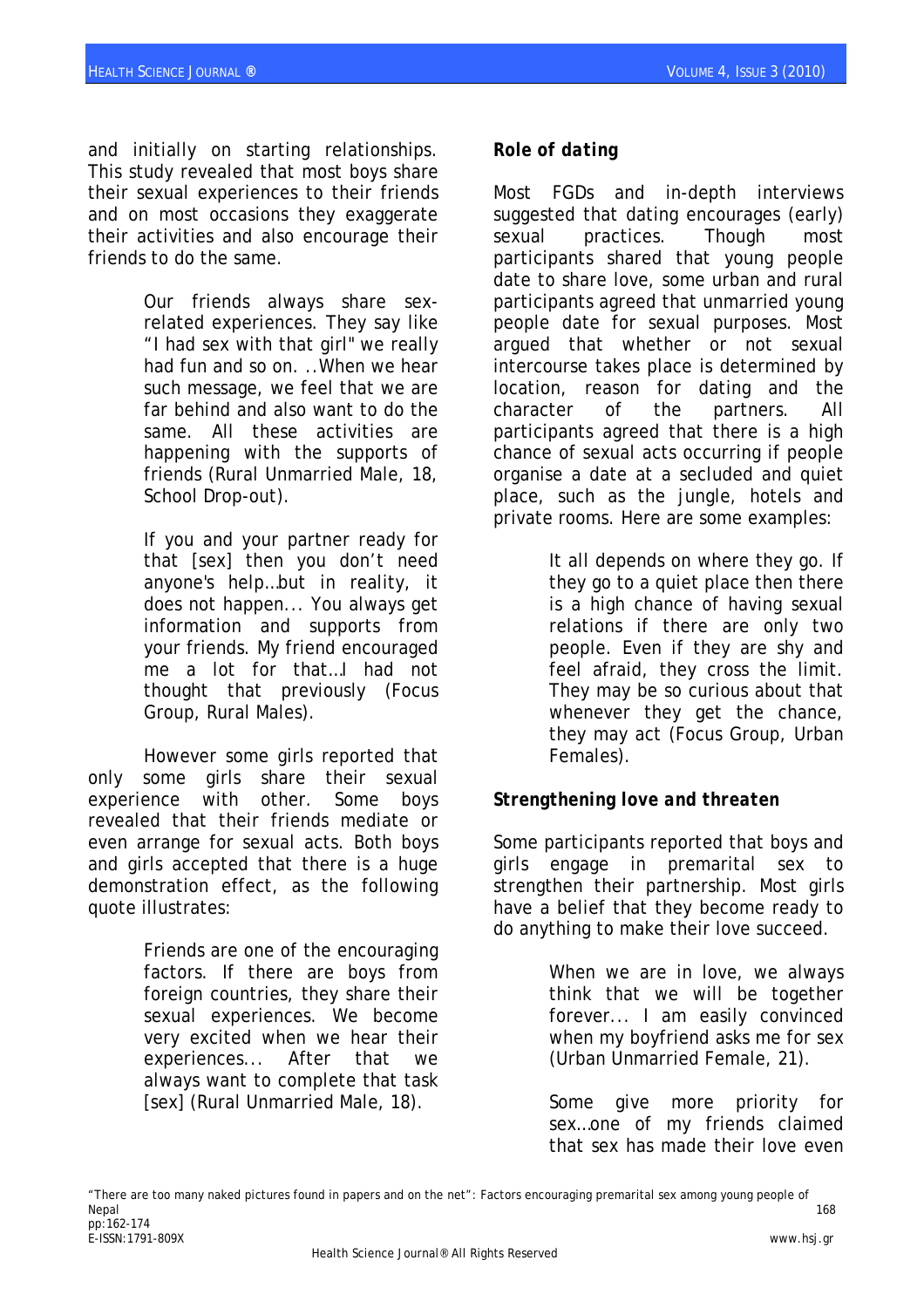stronger (Rural Unmarried Girl, 21).

However, they also argued that some boys even pretend true love to fulfil their sexual desires. Discussions with some boys suggest very few couples continue to be lovers after the sexual encounter. In addition, participants also reported that boys or girls even threaten or force their partner into a sexual relationship. They reported that young people also often lie to trick a partner into sexual activities. One male participant told his story as follows:

> I was close to a girl who was a daughter of a local shopkeeper. She used to study in another college. She used to stay in another area in a rented room. I used to go there frequently to see her... Once I stayed there in her room and slept with her. We had physical relationship there at that time. After some days she gave me a call and told that her menstruation stopped... I was very serious and worried. It was during our main festival [*Dashain]*. People were enjoying it but I felt nothing. I just used to think about that incident. We even planned for abortion but she insisted to go abroad [India] for it because what she said that if we do it here then all know about it. Then I borrowed 5/6000 rupees from my friend and went to see her. When I reached there she laughed a lot. I knew that she told me lie. She told me that she wanted to have sex with me again so she told me lie (Urban Unmarried Male, 24).

Participants believed that exposure to mass media such as TV, CDs and the Internet, which contains sexual images and videos, encourages certain attitudes towards sex and may even encourage sexual behaviours itself. This suggests that most urban and some rural participants are faced with extensive globalisation of information on sexuality through mass media (e.g. radio, movie, TV, books and the Internet) and many young people learn about sexual matters through these media as these issues are prohibited from family discussion $31$ . The process of urbanization and the increasing influences of western culture affects many population groups, but especially the young, and are also seen to be responsible for contending prevailed traditional customs. Increase in premarital and extramarital sex is seen by many as a consequence of the induction of western norms and values $^{32}$ . There is some evidence that young people who have access to the internet and satellite TV possess more permissive attitudes toward premarital sex<sup>33</sup>. A study carried out in the USA provides strong evidence that sexual content on television, by and large, encourages adolescents to initiate sexual intercourse<sup>15</sup>. Previously, a study carried out among border towns of Nepal documented that those watching television regularly were 51% more likely to be engaged in risky sexual behaviour than their counterparts who rarely watched television<sup>6</sup>. However, one has to be aware that there might be a socioeconomic bias as poorer people in Nepal are less likely to possess a TV, less likely to have completed their education and more likely to live a more conservative and traditional life. Perhaps, parents may be able to reduce the effects of sexual content by watching TV with their

### **Discussion**

"There are too many naked pictures found in papers and on the net": Factors encouraging premarital sex among young people of Nepal 169 pp:162-174 E-ISSN:1791-809X www.hsj.gr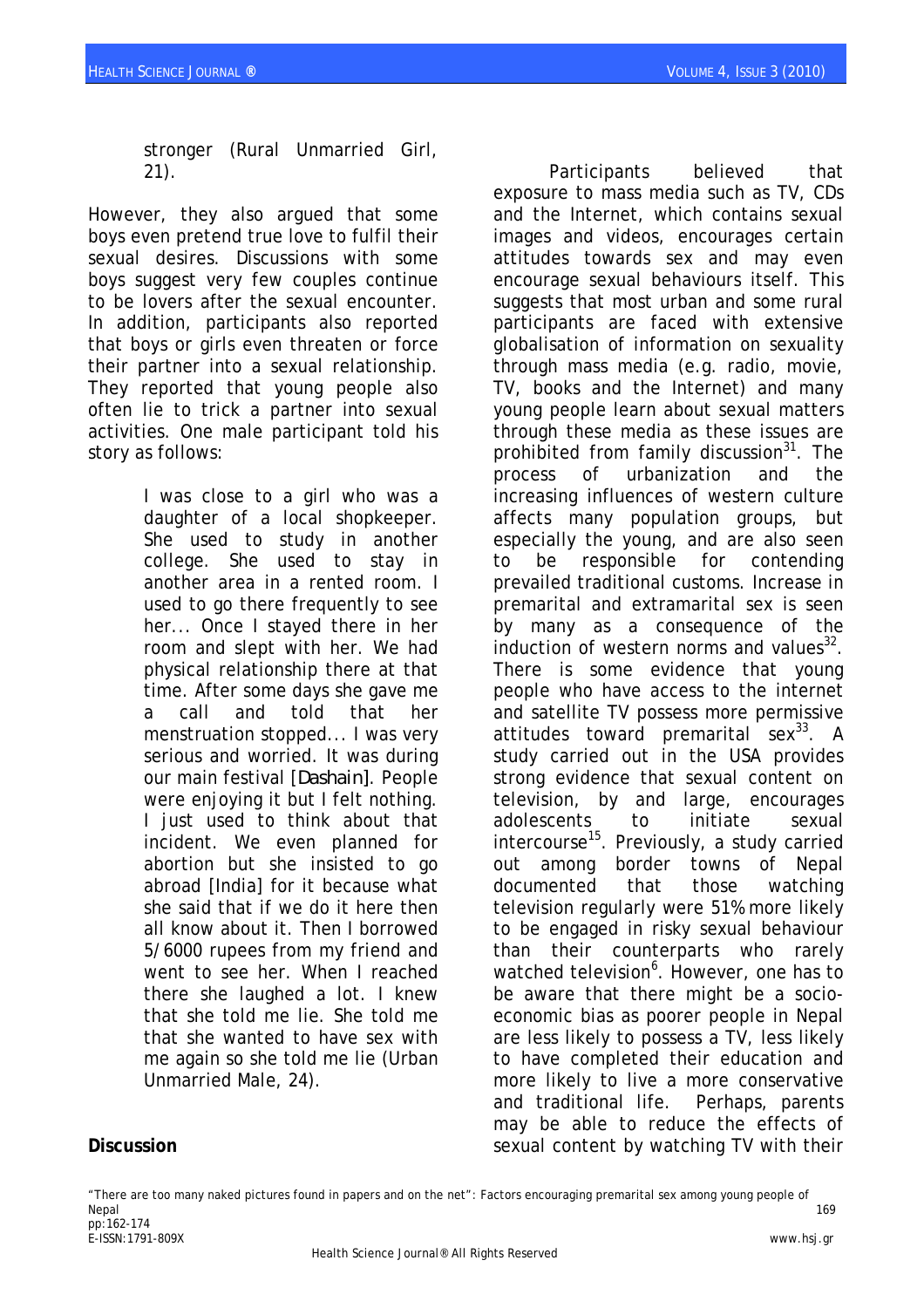young children and discussing their own belief about sex and the behaviour portrayed in TV shows. In addition, mass media itself could also be a positive means of disseminating sexual health promotion information to young people in Nepal. There is evidence that massmedia is also an effective medium to impart vital information on issues related to sex and sexuality. Hennink and colleagues $34$  found that young men and women identified media as the most prominent sources of information on sexual development.

Findings of this study indicate that many young people of Nepal are very curious towards the issues related to sex and sexuality. They also have a belief that sex-play gives maximum pleasure. Young people also have opportunities to watch pornographic films to fulfil their desires to learn about these issues. It becomes more feasible particularly when young people stay away from their home or have less parental supervision. A similar pattern was found in other geographical settings too. For example, Abraham $35$  reported that boys tend to watch pornographic films in a friend's residence or at a video parlour. A study of Chinese women found that they gain information about opposite sex and sexual intercourse from pornographic magazines and videos, and that young boys and girls watch such videos together and which is often followed by sexual activities<sup>36</sup>. Although in contemporary western societies, pornography is much more accepted and sexual images are part of fashion, art and advertisements and music videos $37$ , Nepal's legislation prohibits all kinds of pornographic movies and materials $31$ . The trading pornographic movies is considered as an offence and it is prohibited for screening publicly in cinemas. Many nude posters used for publicity of such movies can be

seen in public places<sup>38</sup>. This also highlights poor actions by authorities towards such activities. Some argue that watching pornographic movies may lead to developing certain desires among viewers which at times lead to serious crimes. Porn movies may also encourage people to indulge in unsafe sex $38$ . Young people should be better informed towards the consequences of unsafe sex. Particularly, more information on the risk of STIs and unwanted pregnancies provided to young people would encourage them to engage in safe sexual behaviour.

Our findings also reveal that young people of Nepal not only receive information from peers but often receive pressure from their friends regarding sexual activities. Young people also like to imitate their peers' activities, usually as an adventure. These findings are similar with previous studies carried out in other Asian countries. For example, a study conducted in Thailand showed that 40% of young boys participated in sexual activities because they also wanted to be as experienced as their friends<sup>39</sup>. Another study conducted in Nepal<sup>7</sup> also reported that peer pressure was a possible reason for premarital sex among college students of Kathmandu. This suggests that sex and relationship education programmes through trained peer educators<sup>40</sup> are needed to disseminate information to young people toward safe sexual behaviour. Perhaps school and college would be the ideal settings for imparting sexual and reproductive health education and life skills to a large number of adolescent and young people<sup>41,42</sup>

Many young people in Nepal also grab premarital sexual opportunities through opposite sex friendship and romantic relationships. Dating practice in Nepal has become common and many

<sup>&</sup>quot;There are too many naked pictures found in papers and on the net": Factors encouraging premarital sex among young people of Nepal 170 pp:162-174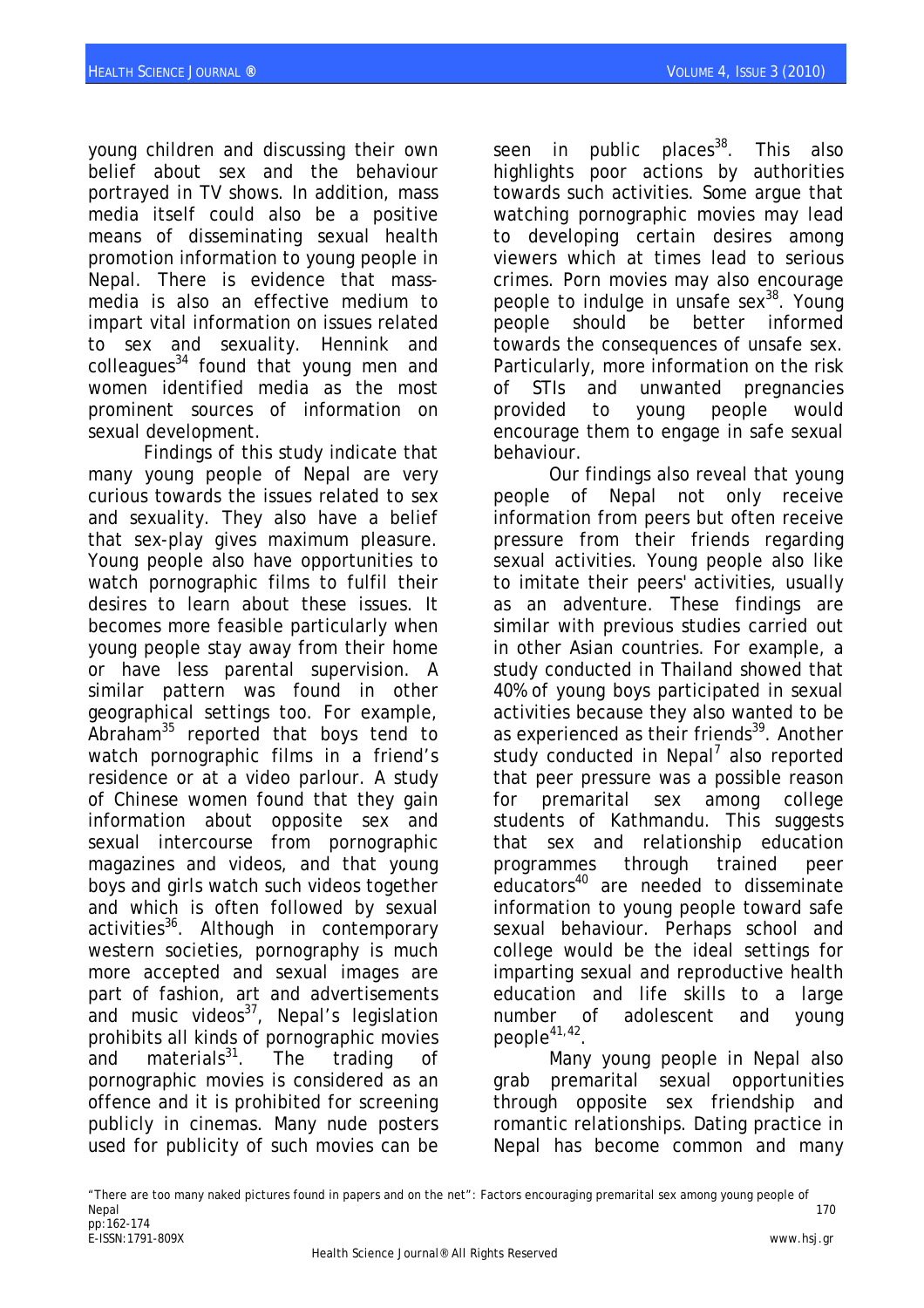young people meet in isolated places with their dates $43$ . It was frequently reported that dating encourages premarital sex. These findings emphasize that dating and romantic relationship issues should also be incorporated in young people's sexual and reproductive health issues. Similarly, most participants reported the importance of personal characteristics such as appearance (e.g. fashion and beauty) for the initiation of sexual activities. Mostly male are more concerned with the appearance of girls. A previous study in India showed that 'time pass relationships' are generally initiated and cultivated by boys, and lasted only until they had sexual intercourse with the girl $^{35}$ . Feelings of love, fondness and intimacy were also reported as reasons for having premarital sex which is similar to the findings reported in other geographical settings $44$ . Alexander and colleagues $45$  found that young women agreed that refusing to the partner's proposal of sex would hurt their chances of marrying them, suggesting that young people seem to believe their opposite sex friends on the foundations of sex. More focus is needed on negotiation and decision making skills.

Fear of pregnancy, societal pressures, parental expectation and trust are key factors which discourage young people from engaging in premarital sex. However, there was a general agreement among participants that greater awareness about sexual and reproductive health issues and better availability of contraceptives in most areas of Nepal has encouraged young people to engage in premarital sexual relationships. Many young people of Nepal view premarital sex as a normal phenomenon. Most participants reported that it is okay to have sexual relationships if reliable contraceptives are used to prevent pregnancy - as found elsewhere<sup>46</sup>.

Similar views were found among Scottish young women. They considered sexual intercourse as a normal activity for adolescents<sup>47</sup>

Education and the mass media have changed young people's attitudes and belief towards premarital sex. A previous study has also shown a positive association between education and premarital sex<sup>7</sup>. In addition, young people do trust their sexual partners and are ready to take any risks for it. There is evidence that if young people believe their partners and trust them not to be infected they may not perceive themselves to be at risk $48,49$ . This evidence suggests that awareness alone is not a sufficient measure to encourage safer sex in young people.

Financial pressures may play a large role in influencing male and females to instigate premarital sex, and perhaps even more so for young girls who need economic supports to fulfil their basic needs. These issues have been particularly well-described for sub-Saharan Africa $27,50$ . Sex can also be a way of getting money and gifts from boyfriends. For example, a study carried out in Africa found that many girls like to make boyfriends because these men tend to give money and gifts<sup>51</sup>. Indeed, most girls in Nepal lack ownership of any property and are deprived of economic activities. Mostly men control the finance within households, which contributes to women's economic dependence on men<sup>52</sup>. Perhaps, for these girls, poverty and the lack of alternative methods of generating income may often result in the decision to initiate sexual activities as they need income to support themselves. This highlights that economic issues should be addressed in order to improve young people's sexual and reproductive health.

<sup>&</sup>quot;There are too many naked pictures found in papers and on the net": Factors encouraging premarital sex among young people of Nepal 171 pp:162-174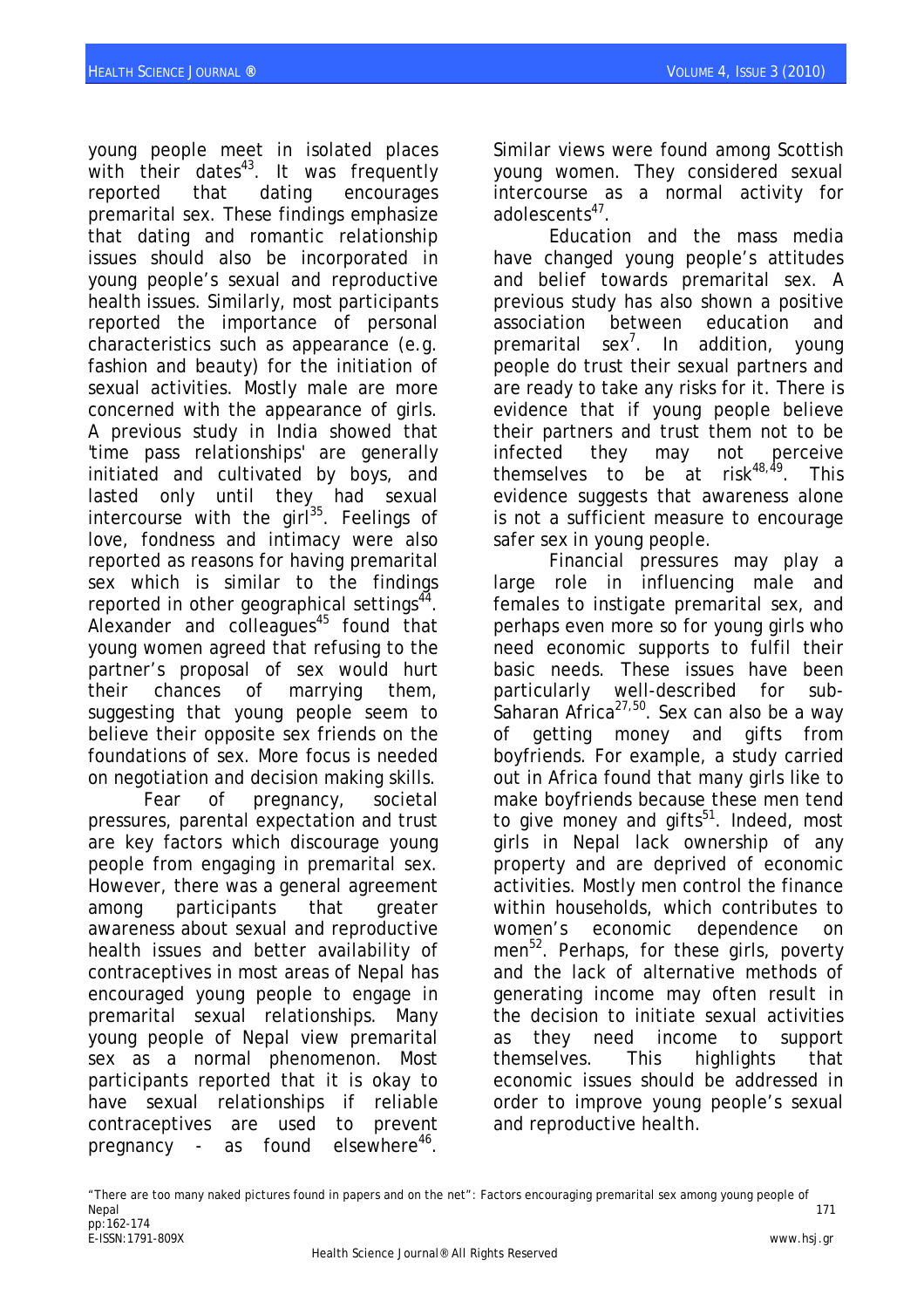Finally, although sex-related issues are not openly discussed in Nepal; many participants in this study actively discussed them contrary to the preceding generation. Perhaps the media attention towards sexual and reproductive health programmes has encouraged them to take part actively in the study. In addition, training of the same-sex researchers and confidentiality assured to the participants may also have contributed to getting a good response from the participants. This qualitative study was conducted in some urban and rural areas of two districts of Nepal, making it difficult to generalise the findings for other areas of Nepal. This study has also included a fairly heterogeneous group and therefore, these findings should be interpreted cautiously.

### **Acknowledgements**

We would like to thank the participants and facilitators in Nepal for their contribution to this study. We acknowledge the insightful comments of Mr. Puspa R Pant, University of the West of England, Bristol on a draft of this paper. This study was supported by a grant to the first author from the University of Aberdeen and the Carnegie Trust for Universities of Scotland.

# **Bibliography**

- 1. Wellings K., Collumbien M., Slaymaker E., Singh S., Hodges Z., Patel D., Bajos N. Sexual behaviour in context: a global perspective. The Lancet. 2006; 368: 1706-1728.
- 2. Bhugra D., Mehra R., De Silva P.,Bhintade V. Sexual attitudes and practices in North India: A qualitative study. Sexual and Marital Therapy.2007; 22(1):83-90.
- 3. Regmi P.,Simkhada P., van Teijlingen E. Sexual and reproductive health status

among young people in Nepal: opportunities and barriers for sexual health education and services utilization. Kathmandu University Medical Journal.2008; 6(2): 248-256.

- 4. Mathur S., Malhotra A., Mehta M. Adolescent girls' aspirations and reproductive health in Nepal. Reproductive Health Matters. 2001; 9(17): 91-100.
- 5. Puri M, Busza J. [In forests and factories:](http://www.informaworld.com/index/714079856.pdf)  [sexual behaviour among young migrant](http://www.informaworld.com/index/714079856.pdf)  [workers in Nepal](http://www.informaworld.com/index/714079856.pdf). Culture, Health & Sexuality. 2004; 6(2): 145-158.
- 6. Tamang A., Nepal B., Puri M., Shrestha D. Sexual behaviour and risk perceptions among young men in border towns of Nepal. Asia-Pacific Population Journal.2001; 16(2) :195-210.
- 7. Adhikari R., Tamang J. Premarital sexual behaviour among male college students of Kathmandu, Nepal. BMC Public Health.2009; 9: 241.
- 8. Stone N., Ingham R., Simkhada P. Knowledge of sexual health issues among unmarried young people in Nepal. Asia-Pacific Population Journal.2003; 18(2): 33-54.
- 9. Adhikari P., Kadel B., Dhungel S., Mandal A. Knowledge and practice regarding menstrual hygiene in rural adolescent girls of Nepal. Kathmandu University Medical Journal. 2007; 5(3): 382-386.
- 10. Upreti D., Regmi P., Pant P., Simkhada P. Young people's knowledge, attitude, and behaviour on STI/HIV/AIDS in the context of Nepal: A systematic review. Kathmandu University Medical Journal. 2009; 7(4): 383-391.
- 11. Pokharel S., Kulczycki A., Shakya S. School-Based Sex Education in Western Nepal: Uncomfortable for Both Teachers and Students. Reproductive Health Matters.2006; 14(28): 156-161.
- 12. Dhital A., Badhu B., Paudel R., Uprety D. Effectiveness of Structured Teaching Programme in Improving Knowledge and Attitude of School Going Adolescents on Reproductive Health. Kathmandu University Medical Journal. 2005; 3(4):380-383.

<sup>&</sup>quot;There are too many naked pictures found in papers and on the net": Factors encouraging premarital sex among young people of Nepal 172 pp:162-174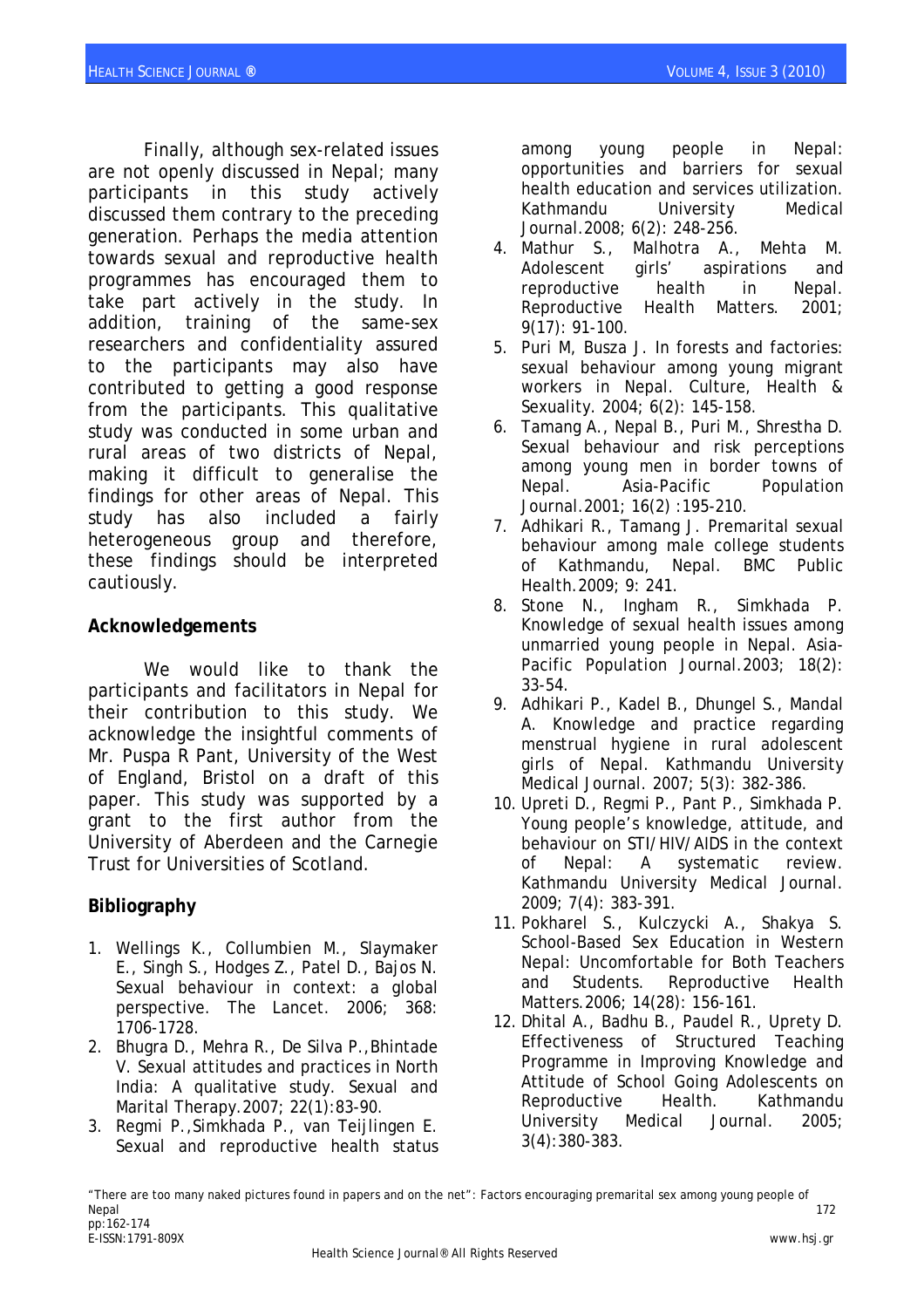- 13. Masters N., Beadnell B., Morrison D., Hoppe M., Gillmore M. The Opposite of Sex? Adolescents' Thoughts About Abstinence and Sex, and Their Sexual Behaviour. Perspective of Sexual and Reproductive Health. 2008; 40(2): 87-93.
- 14. Slaymaker E . A Critique of International Indicators of Sexual Risk Behaviour. Sexual Transmitted Infection. 2004; 80: ii13-ii21.
- 15. Collins R., Elliott M., Berry S., Kanouse D., Kunkel D., Hunter S., Miu A. Watching Sex on Television Predicts Adolescent Initiation of Sexual Behaviour. Pediatrics. 1994; 114(3): e280-e289.
- 16. Jejeebhoy S. Adolescent sexual and reproductive behaviour: a review of the evidence from India. Social Science Medicine. 1998; 46(10): 1275-1290.
- 17. Mathai R., Ross M., Hira S. Concomitants of HIV/STD risk behaviours and intention to engage in risk behaviours in adolescents in India. Aids Care 1997; 9(5):563-576.
- 18. Pachauri S., Santhya K. Reproductive Choices for Asian Adolescents: A Focus on Contraceptive Behavior, International Family Planning Perspectives. 2002; 28(4):186-195.
- 19. Buhi E., Goodson P. Predictors of Adolescent Sexual Behavior and Intention: A Theory-Guided Systematic Review. Journal of Adolescent Health.2007; 40:4-21.
- 20. Ministry of Health. Annual Report 2001/2002. Kathmandu: Department of Health Service, Ministry of Health; 2002.
- 21. Smith S. Too much too young? In Nepal more a case of too little, too young. International Journal of Epidemiology.2002; 31: 557-558.
- 22. Rana, S. Changing relationships between boys and girls dating; 2004. Available at [http://www.kantipuronline.com/kolnews](http://www.kantipuronline.com/kolnews.php?&nid=11961) [.php?&nid=11961](http://www.kantipuronline.com/kolnews.php?&nid=11961)
- 23. Bott S., Jejeebhoy S., Iqbal S., Puri C. Towards adulthood: exploring the sexual and reproductive health of adolescent in South Asia. Geneva: World Health Organization; 2003.
- 24. Family Health International. Nepal Adolescent and Young Adult Survey. Kathmandu: Family Health International; 2001.
- 25. The Kathmandu Post. 10 PC School Students Taste Pre-Marital Sex: NFPA; 2005. Available at http://www.kantipuronline.com/kolnews .php?&nid=28715
- 26. Puri M., Cleland J. Sexual behaviour and perceived risk of HIV/AIDS among young migrant factory workers in Nepal. Journal of Adolescent Health.2006; 38: 237–246.
- 27. Marston C., King E. Factors that shape young people's sexual behaviour: a systematic review. The Lancet. 2006; 368: 1581-86.
- 28. Silverman D. Interpreting Qualitative Data. London: Sage Publication; 2006.
- 29. Hennink M. International focus group research. Cambridge: Cambridge University Press; 2007.
- 30. Forrest K., Teijlingen E., Pitchforth E. The analysis of qualitative research data in family planning and reproductive health care. Journal of Family Planning and Reproductive Health Care. 2005; 31(1): 40-43.
- 31. Regmi P., Simkhada P., van Teijlingen E. Boys Remain Prestigious, Girls Become Prostitutes: Socio-Cultural Context of Relationships and Sex among Young People in Nepal. Global Journal of Health Science. 2010; 2(1): 60-72.
- 32. Villarreal M. Adolescent Fertility: Socio-Cultural Issues and Programme Implications. Rome: Population Programme Services, United Nations; 1998.
- 33. Mohammadi M., Mohammad K., Farahani F., Alikhani S., Zare M., Tehrani F., Ramezankhani A., Alaeddini F. Reproductive Knowledge, Attitudes and Behaviour among Males in Tehran, Iran. International Family Planning Perspectives. 2006; 32(1):35-44.
- 34. Hennink M., Rana I., Iqbal R. Knowledge of personal and sexual development amongst young people in Pakistan. Culture, Health and Sexuality. 2005; 7(4): 319-332.

<sup>&</sup>quot;There are too many naked pictures found in papers and on the net": Factors encouraging premarital sex among young people of Nepal 173 pp:162-174 E-ISSN:1791-809X www.hsj.gr